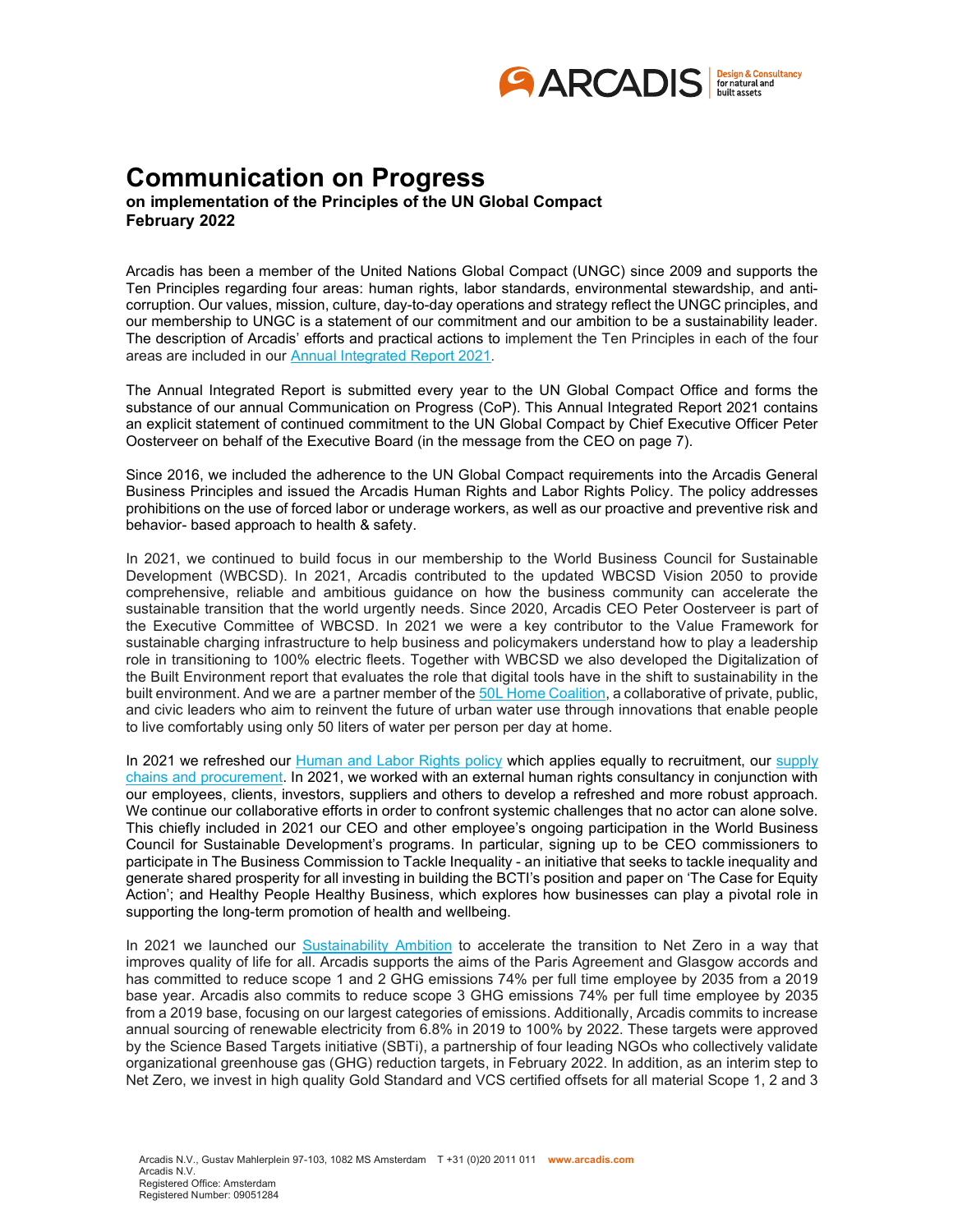

emissions that protect and restore ecosystems in Cambodia and improving quality of life, and abating emissions by providing cookstoves in India to help mitigate climate change.

In 2021, we also celebrated 10 years of pro bono work with UN Habitat in our joint Shelter program, providing resilient and sustainable solutions to communities in developing economies. Through our cooperation with UN Habitat in the Shelter program, Lovinklaan Foundation and Arcadis promote conservation, health and resilience in communities. Shelter is a 10-year partnership, has completed 120 global missions, with participation of 2,200 Arcadians since it was established.

Alexis Haass

Rlit Haass

Arcadis Chief Sustainability Officer